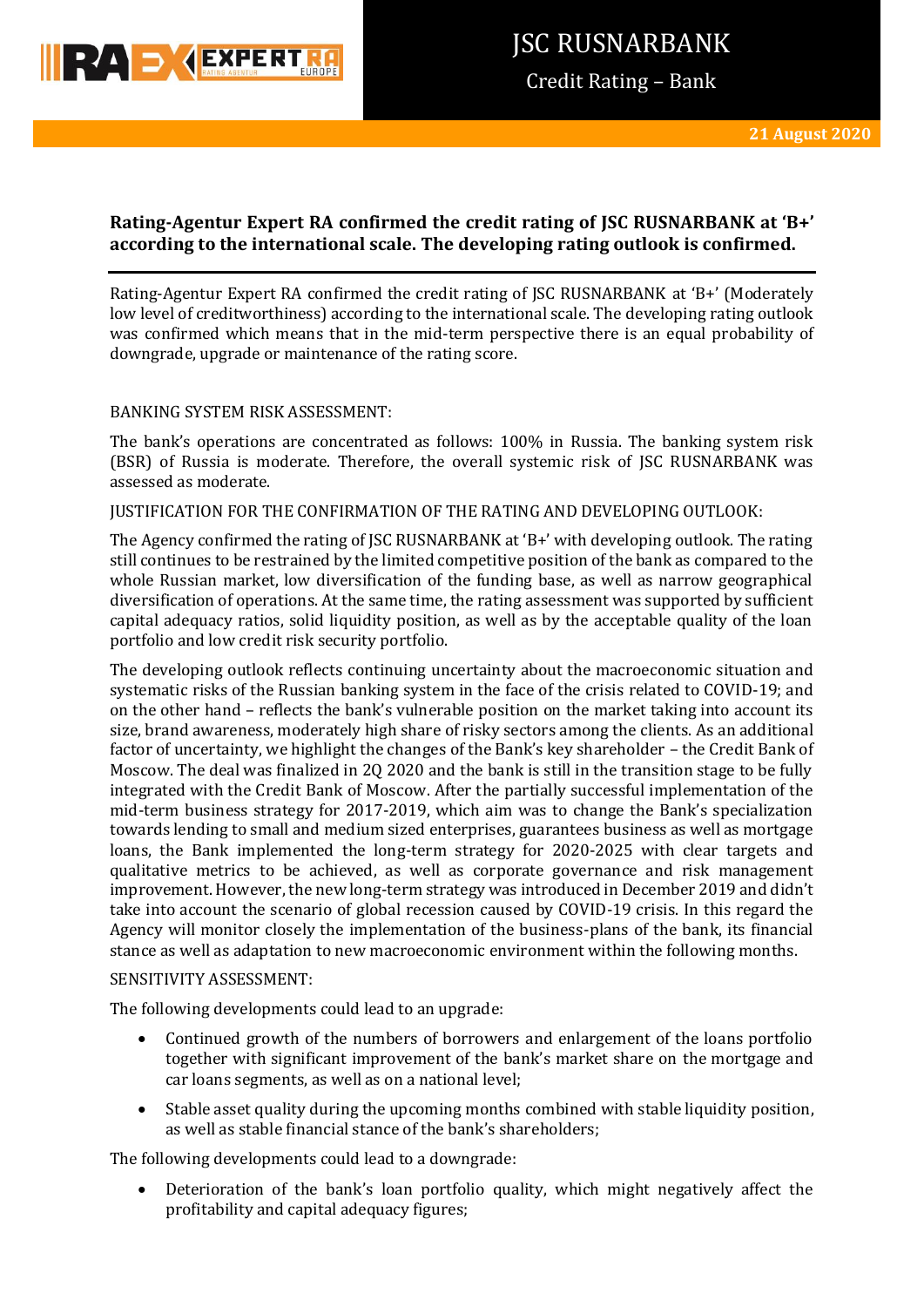

- Deterioration of the bank's market position in terms of assets and loans due to the high competition from larger private and state-owned bank;
- Unexpected actions from the Central Bank of Russia in relation to the bank or overall stringing of the banking system supervision with adverse effects for small and mediumsized banks;

## COMPANY PROFILE:

JSC RUSNARBANK has a general license N 3403 issued on 11.04.2002. The bank had 49 SME borrowers, 8 borrowers from large business and 6 515 individual borrowers as of 01.04.2020. The bank is also a member of the Deposit Insurance System (DIS) since 11.06.2008.

Related research:

◆ Research Report on the Russian Banking Industry – 06.09.2017: [https://raexpert.eu/files/Industry\\_annual\\_report\\_Banks\\_06.09.2017.pdf](https://raexpert.eu/files/Industry_annual_report_Banks_06.09.2017.pdf)

For further information contact:

Responsible expert: Vladimir Gorchakov, Associate Director of Rating-Agentur Expert RA +49 (69) 3085-45-00, ext. 1211 [gorchakov@raexpert.eu](mailto:gorchakov@raexpert.eu)

Reviewer: Hector Alvarez, Associate Director of Rating-Agentur Expert RA +49 (69) 3085-45-00, ext. 1213 [alvarez@raexpert.eu](mailto:alvarez@raexpert.eu)

# **Rating-Agentur Expert RA GmbH**

Walter-Kolb-Strasse 9-11, 60594 Frankfurt am Main, Germany +49 (69) 3085-45-00 E-mail: [info@raexpert.eu](mailto:info@raexpert.eu) [www.raexpert.eu](http://raexpert.eu/)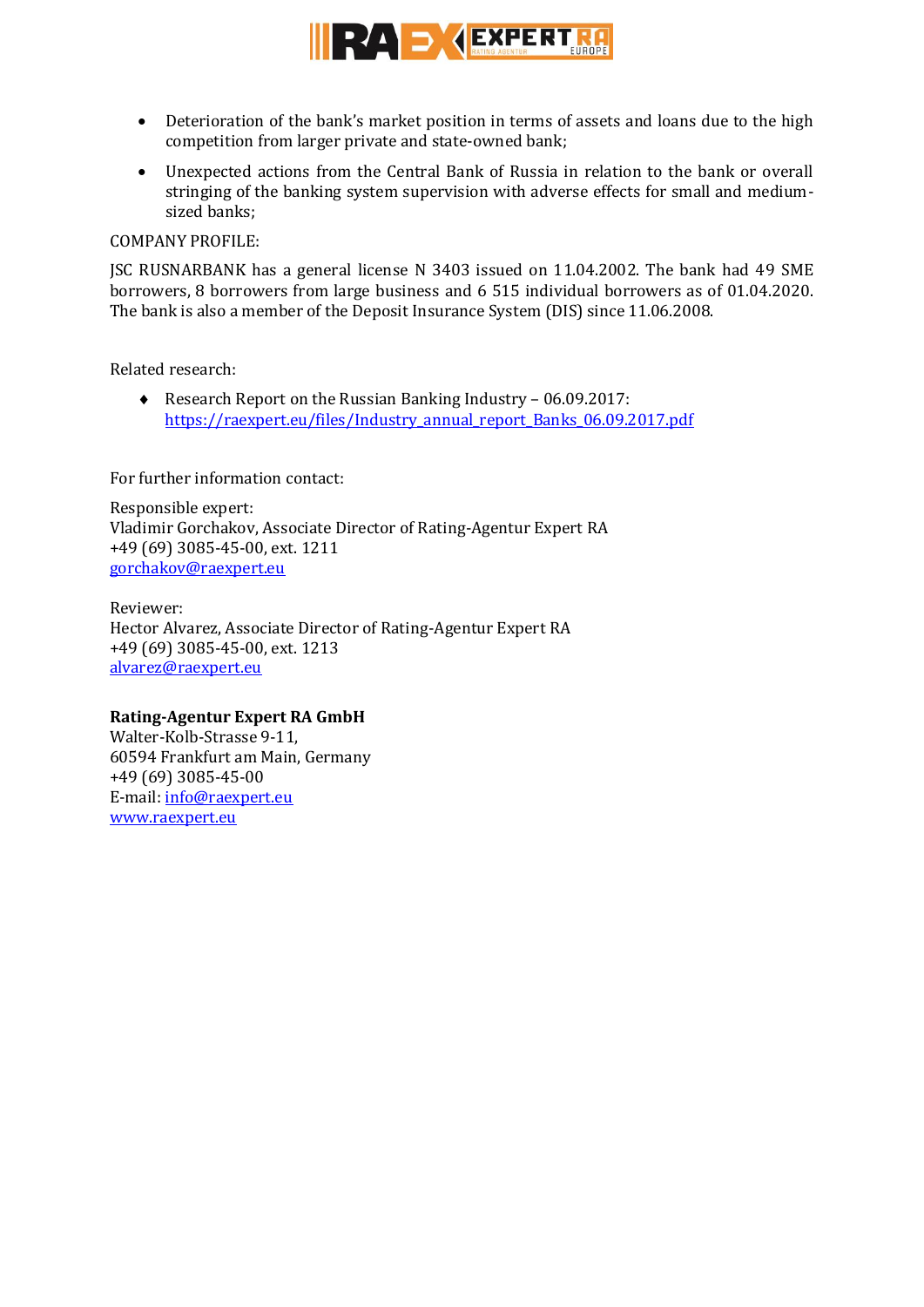

# RATING HISTORY:

| Date       | <b>Review reason</b> | <b>Rating Score</b> | <b>Outlook</b> |
|------------|----------------------|---------------------|----------------|
| 22.05.2020 | Scheduled review     | $B+$                | Developing     |
| 24.05.2019 | Scheduled review     | $B+$                | Stable         |
| 25.05.2018 | Scheduled review     | $B+$                | Stable         |
| 18.10.2017 | Unscheduled review   | $B+$                | Stable         |
| 26.05.2017 | Initial assignment   | $B+$                | Developing     |